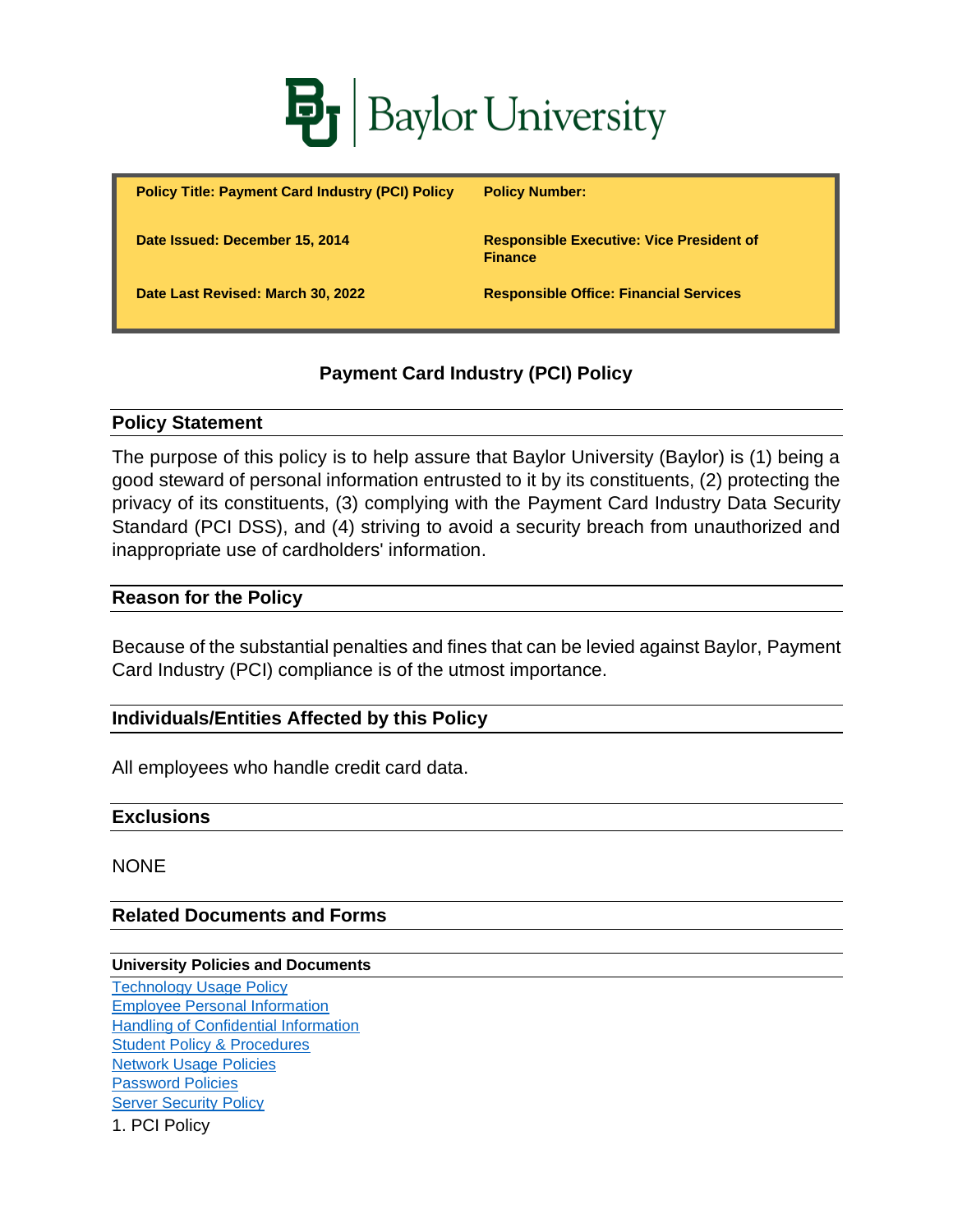#### **Additional Information**

Additional procedural and other information is available at [Baylor's PCI website.](https://www.baylor.edu/pci/)

#### **Definitions**

These definitions apply to terms as they are used in this policy.

| <b>Critical</b>        | Vulnerabilities having a Common Vulnerability Scoring System v 2.0 score of 7 – |
|------------------------|---------------------------------------------------------------------------------|
| <b>Vulnerabilities</b> | 10, those causing a failing PCI scan, or those deemed by the CISO as critical   |
| <b>Remote Access</b>   | Connection from off the Baylor campus network to Baylor owned PCI equipment     |

#### **Contacts**

| <b>Subject</b>                     | Contact                                                            | <b>Telephone</b> | Office email/web site                            |
|------------------------------------|--------------------------------------------------------------------|------------------|--------------------------------------------------|
| <b>Policy Questions</b>            | Assistant Vice President<br>for Financial Services and<br>Treasury | 254-710-8775     | Dave Clendennen@baylor.edu                       |
| <b>PCI Compliance</b><br>Questions | <b>Payment Card Oversight</b><br>(PCO) Committee                   |                  | PCI-Information@baylor.edu<br><b>PCI</b> website |
| <b>ITS</b>                         | <b>HelpDesk</b>                                                    | 254-710-4357     | helpdesk@baylor.edu                              |

## **Responsibilities**

| <b>Departments</b>   | A. Contact the Financial Services Office prior to initially accepting tender for<br>any product/service.                                             |
|----------------------|------------------------------------------------------------------------------------------------------------------------------------------------------|
|                      | B. Ensure all employees who have access to cardholder data are trained<br>annually.                                                                  |
|                      | C. Ensure only trained employees and employees with a need to know are<br>allowed access to cardholder data.                                         |
|                      | D. Use only Baylor approved equipment as detailed at the PCI website to<br>process card information.                                                 |
|                      | E. Report suspected or confirmed cardholder data loss.                                                                                               |
|                      | F. Conduct refunds in accordance with Baylor policy.                                                                                                 |
| <b>PCO Committee</b> | A. Review payment card processing to help ensure Baylor compliance with<br>PCI DSS.                                                                  |
|                      | B. Approve PCI policies and standards and review at least annually.                                                                                  |
|                      | C. Approve each merchant bank or processing contact of any third-party                                                                               |
|                      | vendor that is engaged in, or proposed to engage in, the processing or<br>storage of transaction data on behalf of Baylor - regardless of the manner |
|                      | or duration of such activities.                                                                                                                      |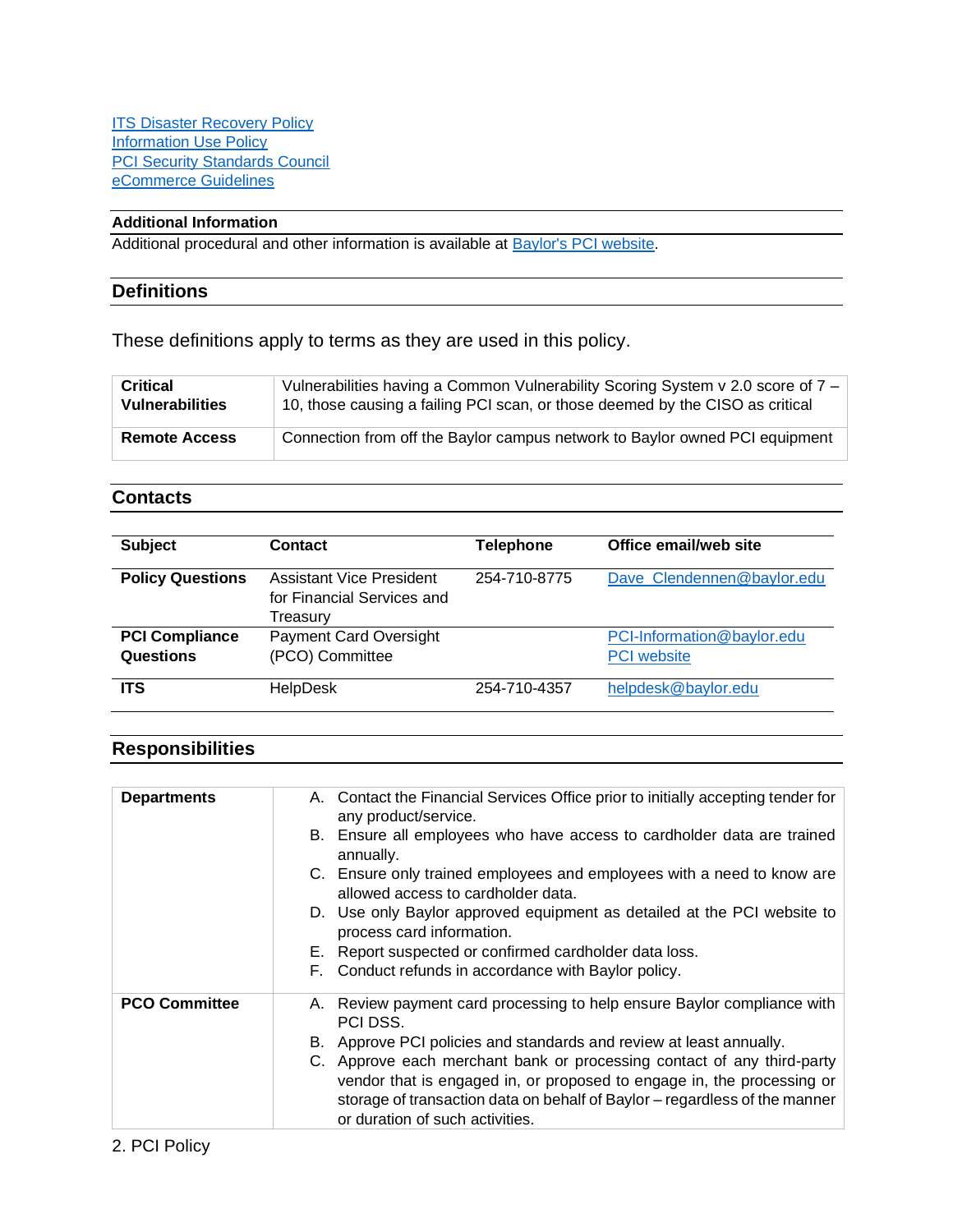| E. Approve new and/or modified PCI equipment/system requests.<br><b>Financial Services'</b><br>A. Conduct initial and recurring PCI training for all Baylor employees<br>handling cardholder information.<br><b>Office</b><br>B. Track training records for all Baylor employees accessing customer card<br>information. |
|--------------------------------------------------------------------------------------------------------------------------------------------------------------------------------------------------------------------------------------------------------------------------------------------------------------------------|
|                                                                                                                                                                                                                                                                                                                          |
|                                                                                                                                                                                                                                                                                                                          |
|                                                                                                                                                                                                                                                                                                                          |
| C. Track and provide credit card equipment to departments.                                                                                                                                                                                                                                                               |
| D. Ensure that all employees accessing card information have had a<br>background check.                                                                                                                                                                                                                                  |
| <b>Information</b><br>A. Review and recommend approval/disapproval of all new or modified<br>systems/applications with PCI related functions to the PCO Committee<br>Technology<br>Services (ITS)<br>per the Change Management policy contained herein.                                                                  |
| B. Perform investigations of all suspected or confirmed data loss. Notify the<br>PCO Committee of suspected breaches.                                                                                                                                                                                                    |
| C. Ensure that all third-party vendors that accept credit cards include<br>Baylor's PCI contract addendum prior to contract implementation and that<br>they maintain PCI compliance.                                                                                                                                     |
| D. Approve/disapprove requests for remote access.                                                                                                                                                                                                                                                                        |

# **Principles**

The PCI DSS was developed by MasterCard, Visa, Discover, American Express, and JCB to encourage and enhance cardholder data security and facilitate the broad adoption of consistent data security measures globally. PCI DSS provides a baseline of technical and operational requirements designed to protect cardholder data. PCI DSS applies to all entities involved in payment card processing—including merchants, processors, acquirers, issuers, and service providers, as well as all other entities that store, process, or transmit cardholder data (CHD) and/or sensitive authentication data (SAD). Below is a high-level overview of the 12 PCI DSS requirements.

| <b>PCI Data Security Standards</b>                |                                                                                                                                                                                |  |
|---------------------------------------------------|--------------------------------------------------------------------------------------------------------------------------------------------------------------------------------|--|
| Build and maintain a secure<br>network and system | 1. Install and maintain a firewall configuration to<br>protect cardholder data<br>2. Do not use vendor-supplied defaults for system<br>passwords and other security parameters |  |
| <b>Protect Cardholder Data</b>                    | 3. Protect stored cardholder data<br>4. Encrypt transmission of cardholder data across<br>open, public networks                                                                |  |
| Maintain a vulnerability<br>management program    | 5. Protect all systems against malware and regularly<br>update anti-virus software or programs<br>6. Develop and maintain secure systems and<br>applications                   |  |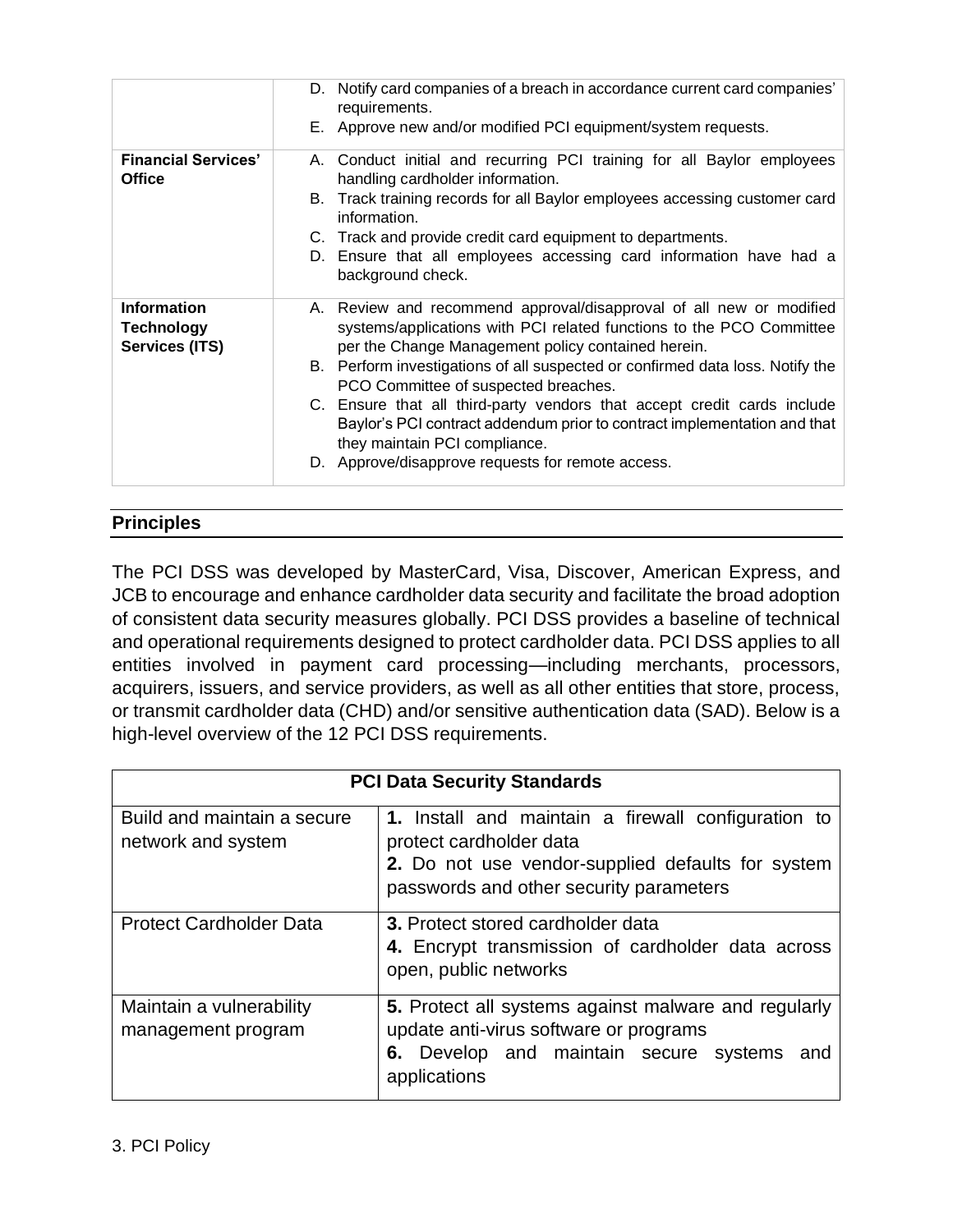| Implement strong access<br>control measures | 7. Restrict access to cardholder data by business need<br>to know<br>Identify and authenticate access to system<br>8.<br>components<br>9. Restrict physical access to cardholder data |
|---------------------------------------------|---------------------------------------------------------------------------------------------------------------------------------------------------------------------------------------|
| Regularly monitor and test<br>networks      | 10. Track and monitor all access to network resources<br>and cardholder data<br>11. Regularly test security systems and processes                                                     |
| Maintain an Information<br>Security policy  | 12. Maintain a policy that addresses information<br>security for all personnel                                                                                                        |

# **Executive Summary**

The following statements summarize Baylor's payment card policy:

- All payment card processing is subject to review by the PCO Committee to help ensure Baylor's compliance with PCI DSS.
- The PCO Committee will review and provide approval/disapproval on PCI systems, applications, and equipment.
- Compliance with the PCI DSS is required of all Baylor employees and departments that accept, process, transmit, or store payment cardholder information.
- Sensitive authentication data (e.g., CVC2, CVV2, CID, PIN) must **never** be stored in any form.
- Only Baylor employees who are properly trained may accept and/or access cardholder information, devices, or systems which store or access cardholder information.
- Only PCI DSS compliant equipment, systems, and methods may be utilized to process, transmit, and/or store cardholder information.
- Each Baylor employee who has access to cardholder information is responsible for protecting that information in accordance with PCI DSS and Baylor policy and procedures.
- The events and circumstances of a suspected security breach which could negatively affect cardholder information or Baylor's compliance with PCI DSS must be immediately reported and investigated in accordance with the ITS Incident Response Policy.
- Background checks must be performed on employees who will be handling cardholder information prior to their access to credit card information.
- Vendors and service providers operating on the Baylor campus that accept or handle credit cards must execute a contract addendum assuring their compliance with PCI DSS. Non-Baylor employees who are acting on Baylor's behalf must comply with PCI DSS.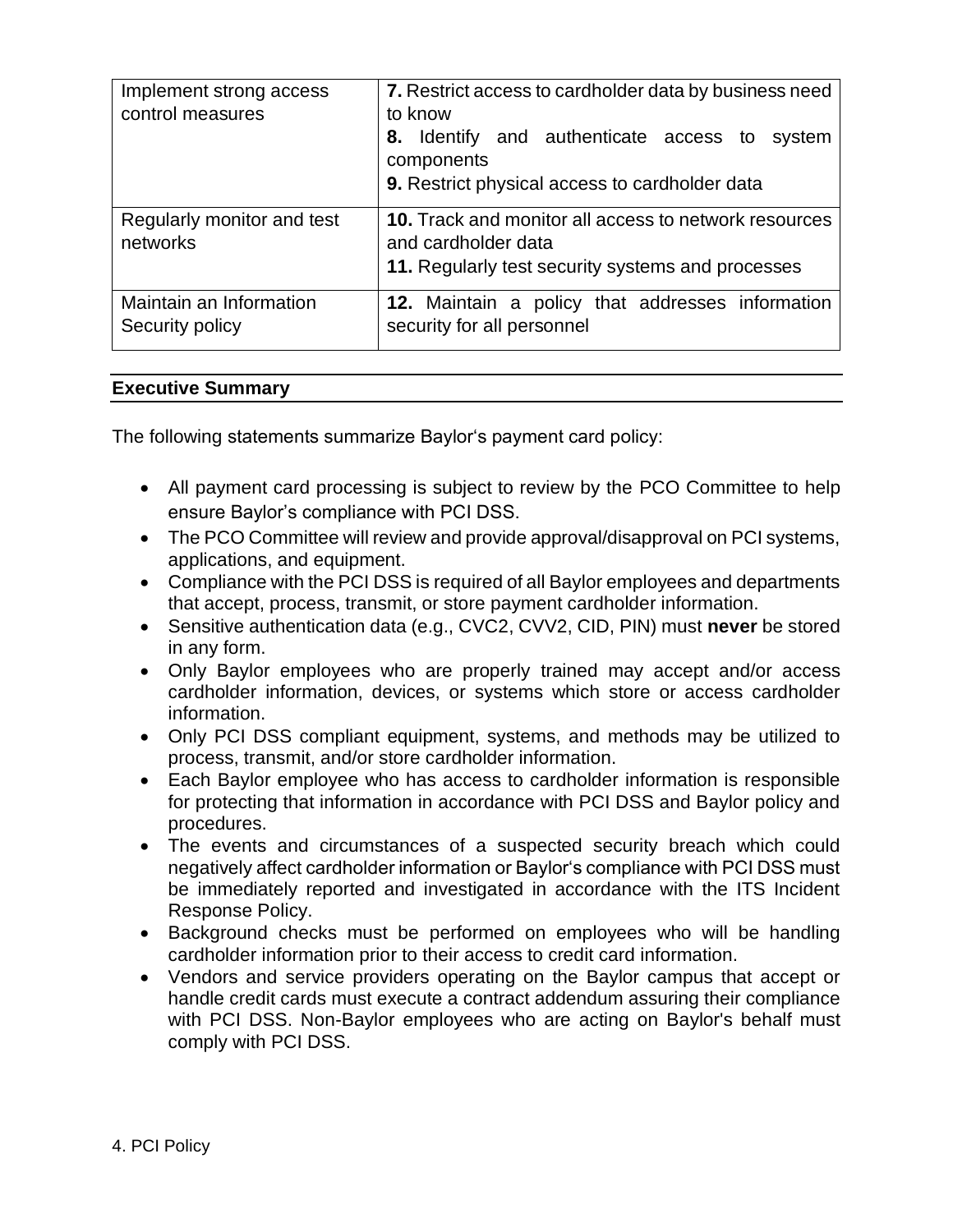# **Data/Record Retention**

- 1. Electronic storage of credit card data is prohibited. For any cardholder information to be stored, it must be documented by the department and approved by a designee of the PCO Committee.
- 2. Paper documents containing cardholder information must be treated as confidential and secured properly at all times. When not in use, documents containing cardholder information must be stored in a locked location.
- 3. Any paper documents containing credit card information must be limited to only information required for a business transaction, accessed only by individuals who have a business need, stored in a secure location, and destroyed via approved methods once business needs no longer require retention.
- 4. Storage of documents containing credit card information must not exceed 45 days and should be limited whenever possible to only 3 business days. Secured destruction must be via cross-cut shredding, either in house or with a third-party provider with certificate of disposal. Delete any electronic cardholder information from databases, including computer hard drives, CDs, disks, and other external storage media, using PGP shredder or other mechanism approved by Baylor ITS.
- 5. Inventories of paper documents containing cardholder information must be conducted by the owning department at least quarterly to ensure secure destruction of stored data that exceeds defined retention policy.
- 6. Neither the full contents of any track for the magnetic strip nor the card validation code may be stored in a database, log file, paper files, or point of sale product once authorization has been approved.
- 7. All cardholder data is stored and backed up by Baylor's payment vendors. Recovery of information will be coordinated between Baylor and its vendors.

# **Usage**

- 1. Cardholder information may not be sent or accepted via unencrypted electronic communication (e.g., email, instant messaging, chat, text messaging).
- 2. Use of PCI technologies must be in accordance with current [Network Usage](https://www.baylor.edu/risk/doc.php/341712.pdf)  [Policies](https://www.baylor.edu/risk/doc.php/341712.pdf) and [Information Use Policy.](https://www.baylor.edu/risk/doc.php/341710.pdf)
- 3. Credit card information must be processed utilizing Baylor provided P2PE certified payment terminals. At no time, shall a Baylor employee use a keyboard or other non-certified payment terminal to input a credit card into Baylor systems for processing.
- 4. Access to cardholder information must be limited to those individuals whose job requires access.
- 5. An authorization approval code, a 6-digit code that shows the transaction was approved, must be obtained for all transactions processed.
- 6. Users found in violation of any aspect of Baylor's PCI policy will immediately have their PCI system access disabled pending further investigation.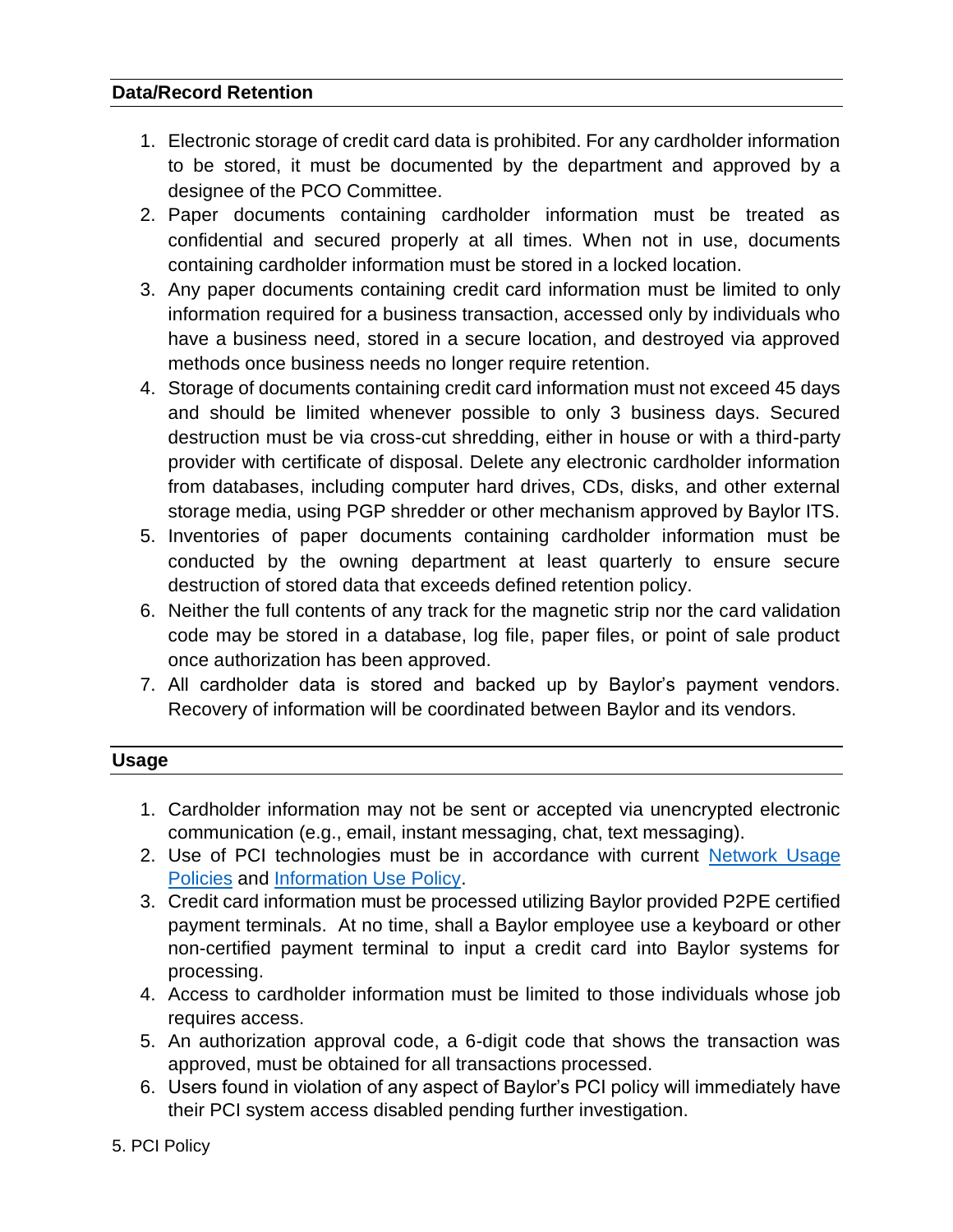# **Remote Access**

Only authorized personnel are allowed to remotely access any Baylor owned PCI asset. All remote access requires two-factor authentication in order to access the equipment. Administrative or remote access will not be allowed until the user has the approved two factor system. Requests for remote access must be submitted to the CISO by e-mail to [pci@baylor.edu.](mailto:pci@baylor.edu)

## **User Account Control**

- 1. Users must have a unique user ID for access to any PCI equipment or payment application.
- 2. Passwords must have a minimum of three (3) of the following: upper case letter, lower case letter, number, and/or special character.
- 3. Passwords must be a minimum of seven (7) characters long.
- 4. In accordance with PCI requirement 8.5.4, ITS will terminate any user account immediately upon notification an employee has terminated employment with Baylor.
- 5. Application passwords must be changed every ninety (90) days.
- 6. Group, shared, or generic IDs and passwords are not to be used on any PCI application or system.
- 7. Users must lock their screens if leaving their computer unattended for more than fifteen (15) minutes.

Note: BearID password standards meet the standards outlined above.

# **Training**

- 1. Employees who handle cardholder information must receive training and acknowledge their understanding of their responsibility for compliance with Baylor policies and procedures prior to being granted access to PCI systems or data.
- 2. Employees who handle credit card data are required to maintain annual training on PCI DSS and the importance of compliance and must acknowledge that they have read and understand Baylor's PCI policies and procedures.

Note: Contact the Financial Service's Office to schedule training.

## **Risk Assessment**

In accordance with PCI requirements, Baylor conducts an annual assessment of the PCO approved technology for credit card processing, procedures, and policies. Baylor's Internal Audit department is responsible for conducting all assessments and providing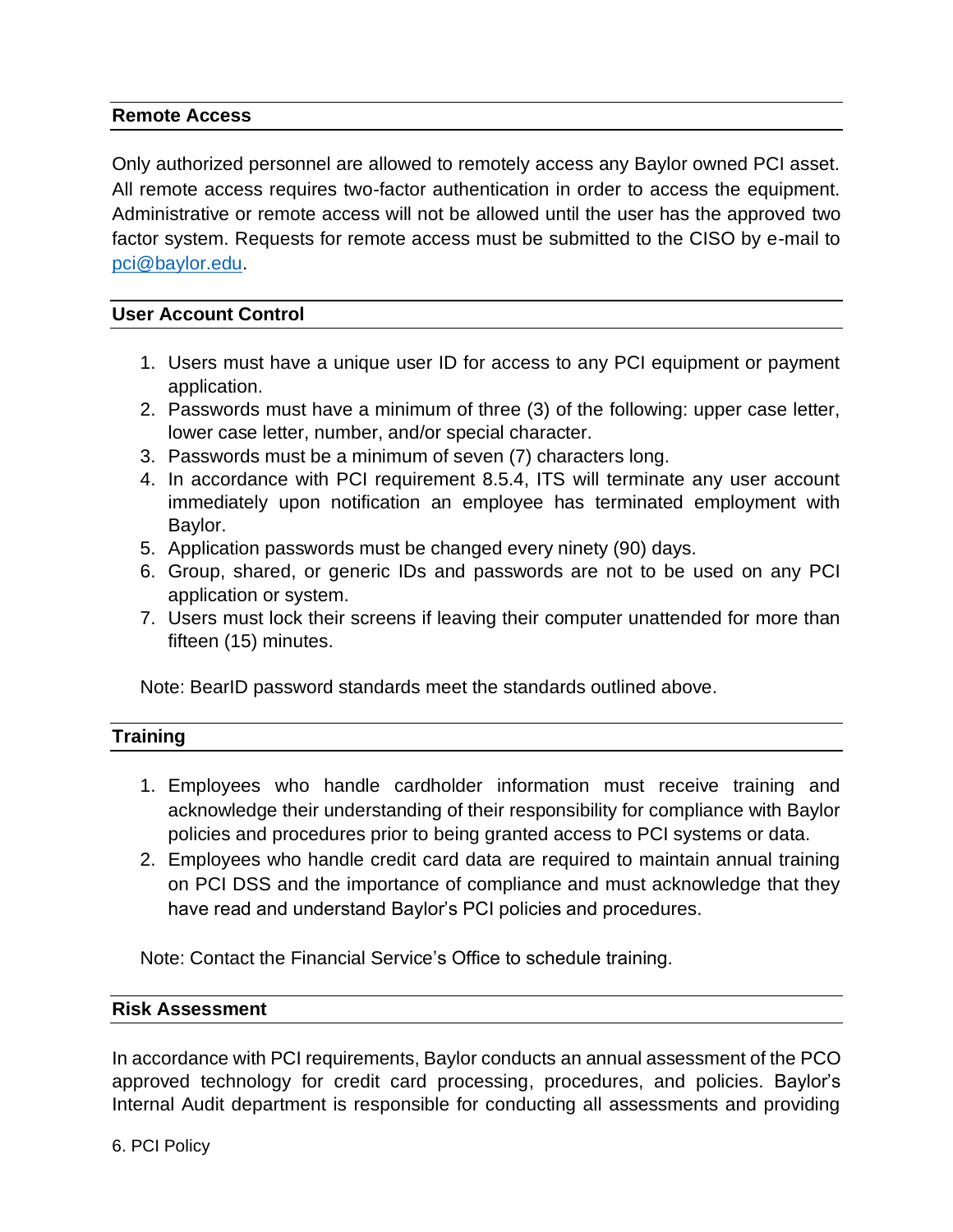recommendations to ITS on changes or enhancements to increase Baylor's PCI compliance posture.

Baylor ITS Security is responsible for requesting the assessment prior to the previous review's expiration.

# **Change Management**

Change management consists of two separate functions, infrastructure modification and patch management. Infrastructure modification includes, but is not limited to, the installation of new applications/hardware, version/revision upgrades for software, and security policy changes to network systems/software. Patch management is the application of vendor supplied security and operational patches to server and network operating systems or firmware.

## **Infrastructure Modification**

A formal request for modification will be required under the following circumstances:

- Modification to the network infrastructure, security controls, hardware, operating systems (vendor patch management process below), applications, database, files, fields, etc.
	- $\circ$  Modification includes version and revision upgrades to software, firmware, and operating system or application and policy changes to network or server infrastructure.
	- o Existing electronic processes internal to ITS for policy changes meet this requirement.
- Addition of new elements hardware or software that use or extend delivered system functions including data.
- On approval, modifications will be completed during Baylor's scheduled maintenance window.

The request must be submitted electronically to the department chair/director for their approval. The department chair/director will submit approval to ITS, [pci@baylor.edu,](mailto:pci@baylor.edu) and provide the impact of the change, a test plan to verify the change, roll back plan, and requested timeline for delivery.

# **Patch Management**

Critical patches will be applied within thirty (30) days of notification of a patch release. All other patches will be implemented within ninety (90) days of notification. Patches should be tested prior to installation to ensure no impact to operations. If testing is not practical, patches should be installed in a staggered implementation to mitigate potential impacts to PCI operations.